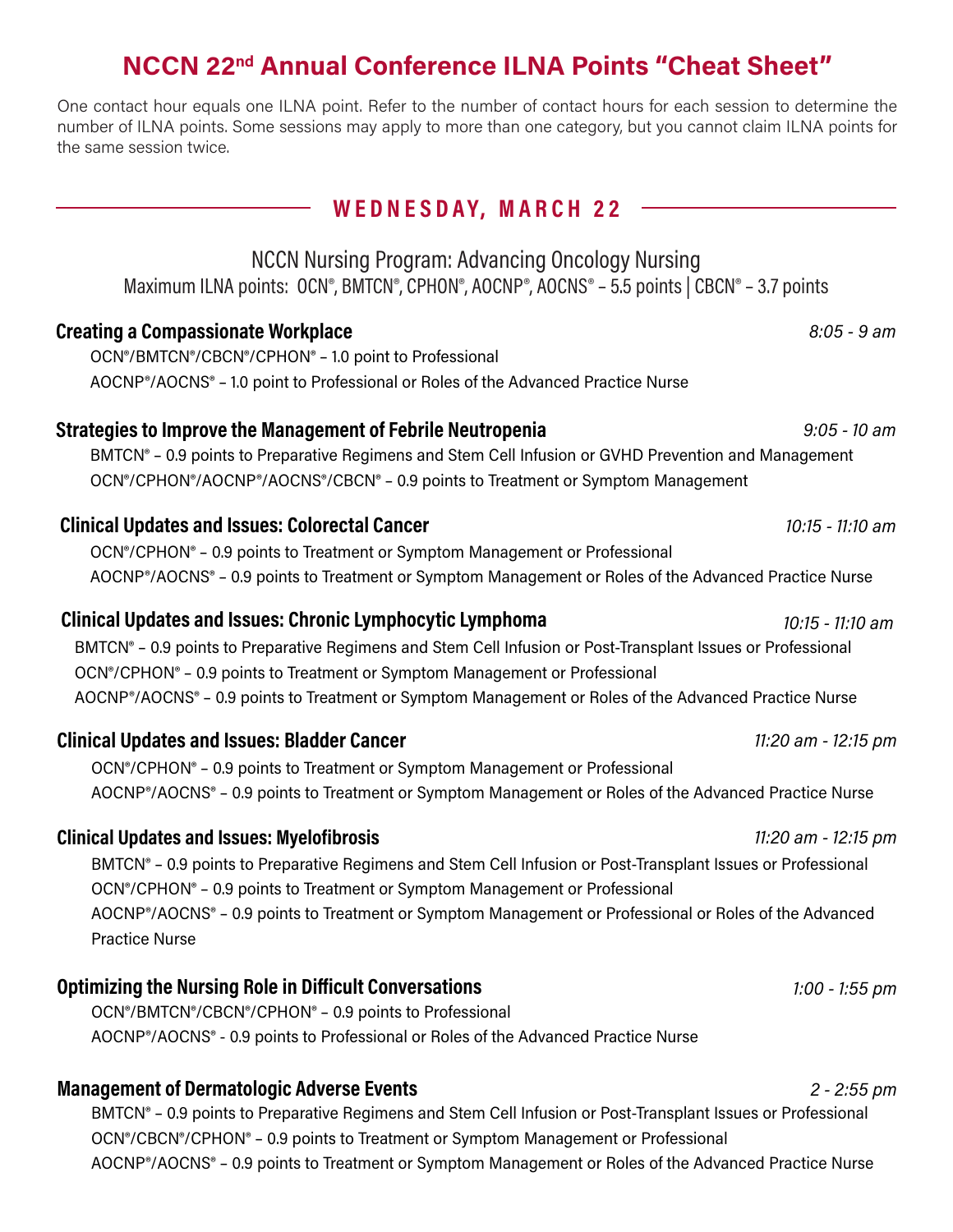# **T H U R S DAY, M AR CH 2 3**

L,

| New Treatment Guidelines for Myeloproliferative Neoplasms and Myelofibrosis<br>BMTCN <sup>®</sup> - .75 points to Preparative Regimens and Stem Cell Infusion or Professional<br>OCN®/CPHON®/AOCNP®/AOCNS®/CBCN® - .75 points to Treatment or Professional | $9:50 - 10:35$ am   |
|------------------------------------------------------------------------------------------------------------------------------------------------------------------------------------------------------------------------------------------------------------|---------------------|
| <b>Evolving Treatment of Soft Tissue Sarcoma</b>                                                                                                                                                                                                           | 10:40 - 11:25 am    |
| OCN®/CPHON®/AOCNP®/AOCNS®/CBCN® - .75 points to Treatment                                                                                                                                                                                                  |                     |
| Multi-Gene Testing for Hereditary Cancer: When, Why, and How?<br>CPHON <sup>®</sup> - .75 points to Disease-related Biology                                                                                                                                | 11:30 am - 12:15 pm |
| OCN®/AOCNP®/AOCNS®/CBCN® - .75 points to Scientific Basis/Diagnosis                                                                                                                                                                                        |                     |
| <b>NCCN Guidelines<sup>®</sup> Updates: Non-Small Cell Lung Cancer</b>                                                                                                                                                                                     | $1:45 - 3:15$ pm    |
| CPHON <sup>®</sup> - 1.5 points to Disease-related Biology or Treatment<br>OCN <sup>®</sup> /AOCNP <sup>®</sup> /AOCNS <sup>®</sup> - 1.5 points to Treatment or Scientific Basis/Diagnosis                                                                |                     |
| Incorporating New Systemic Therapies in Kidney Cancer Treatment<br>OCN®/CPHON®/AOCNP®/AOCNS® - .75 points to Treatment                                                                                                                                     | $3:40 - 4:25$ pm    |
| <b>Challenges of Toxicity Management in Immuno-oncology</b><br>BMTCN <sup>®</sup> - .75 points to Preparative Regimens and Stem Cell Infusion                                                                                                              | $4:30 - 5:15$ pm    |
| OCN®/CPHON®/AOCNP®/AOCNS®/CBCN® - .75 points to Symptom Management                                                                                                                                                                                         |                     |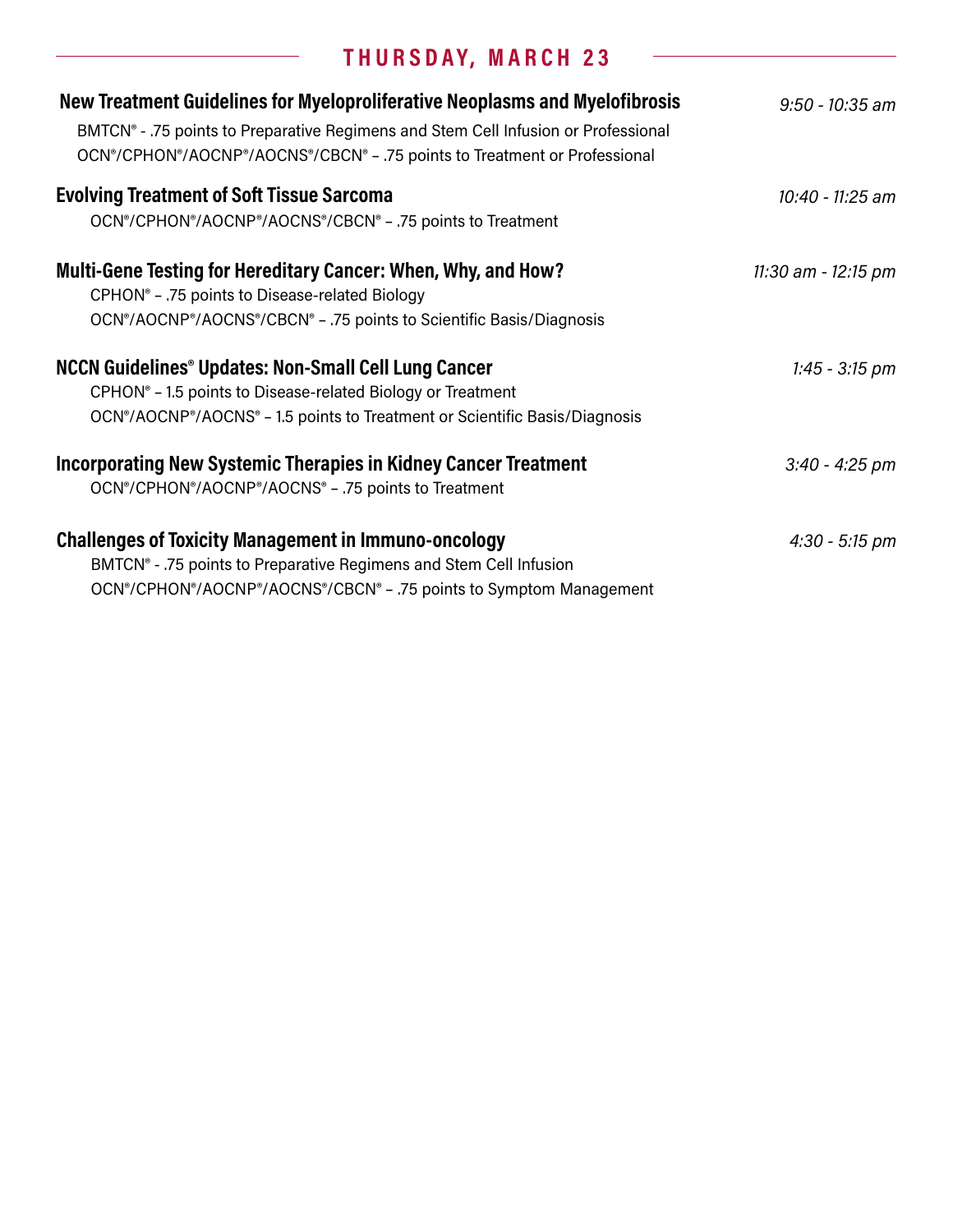# **F R I DAY, M AR CH 24**

| Expert Guidance for Optimizing Immune Checkpoint Inhibitor Therapy for Kidney and Bladder<br>$7 - 8$ am<br><b>Cancer</b>                                                                                                                                                                                                                                                                                                                                                                                                                                                                                                                  |  |  |
|-------------------------------------------------------------------------------------------------------------------------------------------------------------------------------------------------------------------------------------------------------------------------------------------------------------------------------------------------------------------------------------------------------------------------------------------------------------------------------------------------------------------------------------------------------------------------------------------------------------------------------------------|--|--|
| CPHON® - 1.0 point to Disease-related Biology or Treatment or Symptom Management or Professional<br>OCN®/AOCNP®/AOCNS® - 1.0 point to Scientific Basis/Diagnosis or Treatment or Symptom Management or Professional                                                                                                                                                                                                                                                                                                                                                                                                                       |  |  |
| Keynote: When Breath Becomes Air - As Physician Becomes Patient<br>$8:15 - 9:30$ am<br>AOCNP®/AOCNS® - 1.25 points to Professional or Coordination of Care<br>OCN®/CPHON®/BMTCN®/CBCN® - 1.25 points to Professional                                                                                                                                                                                                                                                                                                                                                                                                                      |  |  |
| <b>Opportunities and Challenges: Human Papillomavirus and Cancer</b><br>$9:55 - 10:40$ am<br>CPHON <sup>®</sup> - .75 points to Disease-related Biology or Treatment or Survivorship<br>OCN®/AOCNP®/AOCNS® - .75 points to Scientific Basis/Diagnosis or Treatment or Survivorship                                                                                                                                                                                                                                                                                                                                                        |  |  |
| <b>NCCN Guidelines<sup>®</sup> Updates: Breast Cancer</b><br>10:45 am - 12:15 pm<br>CPHON® - 1.5 points to Disease-related Biology or Treatment<br>OCN®/AOCNP®/AOCNS®/CBCN® - 1.5 points to Scientific Basis/Diagnosis or Treatment                                                                                                                                                                                                                                                                                                                                                                                                       |  |  |
| 12:15 - 1:45 pm<br><b>Examining Health Policy, Payer, Provider, and Patient Perspectives in Indolent</b><br>Non-Hodgkin's Lymphoma                                                                                                                                                                                                                                                                                                                                                                                                                                                                                                        |  |  |
| BMTCN <sup>®</sup> - 1.25 points to Preparative Regimens and Stem Cell Infusion or Professional<br>OCN®/CPHON® - 1.25 points to Treatment or Professional<br>AOCNP®/AOCNS® - 1.25 points to Treatment or Professional or Coordination of Care                                                                                                                                                                                                                                                                                                                                                                                             |  |  |
| Smoking Cessation in Patients with Cancer: Treatment Advances & the Oncologist's Role<br>$1:45 - 2:30$ pm<br>CPHON <sup>®</sup> - .75 points to Survivorship or Professional<br>OCN®/AOCNP®/AOCNS®/CBCN® - .75 points to Screening/Early Detection or Professional                                                                                                                                                                                                                                                                                                                                                                        |  |  |
| <b>Novel Treatment Options for Neuroendocrine Tumors</b><br>$2:35 - 3:20$ pm<br>OCN®/CPHON®/AOCNP®/AOCNS®/CBCN® - .75 points to Treatment                                                                                                                                                                                                                                                                                                                                                                                                                                                                                                 |  |  |
| New Options in the Management of Multiple Myeloma<br>$3:40 - 4:25$ pm<br>BMTCN <sup>®</sup> - .75 points to Preparative Regimens and Stem Cell Infusion<br>OCN®/CPHON®/AOCNP®/AOCNS® - .75 points to Treatment                                                                                                                                                                                                                                                                                                                                                                                                                            |  |  |
| Updates to the Management of Advanced Bladder Cancer<br>$4:30 - 5:15$ pm<br>OCN®/CPHON®/AOCNP®/AOCNS® - .75 points to Treatment                                                                                                                                                                                                                                                                                                                                                                                                                                                                                                           |  |  |
| Insights on Individualizing Treatment of Patients with Multiple Myeloma<br>$5:30 - 7:15$ pm<br>BMTCN® - 1.25 points to Basic Concepts and Indications for Transplantation or Preparative Regimens and Stem Cell<br>Infusion or Post-Transplant Issues or Professional<br>CPHON® - 1.25 points to Disease-related Biology or Treatment or Symptom Management or Professional<br>OCN <sup>®</sup> - 1.25 points to Scientific Basis/Diagnosis or Treatment or Symptom Management or Professional<br>AOCNP®/AOCNS® - 1.25 points to Scientific Basis/Diagnosis or Treatment or Symptom Management or Professional<br>or Coordination of Care |  |  |